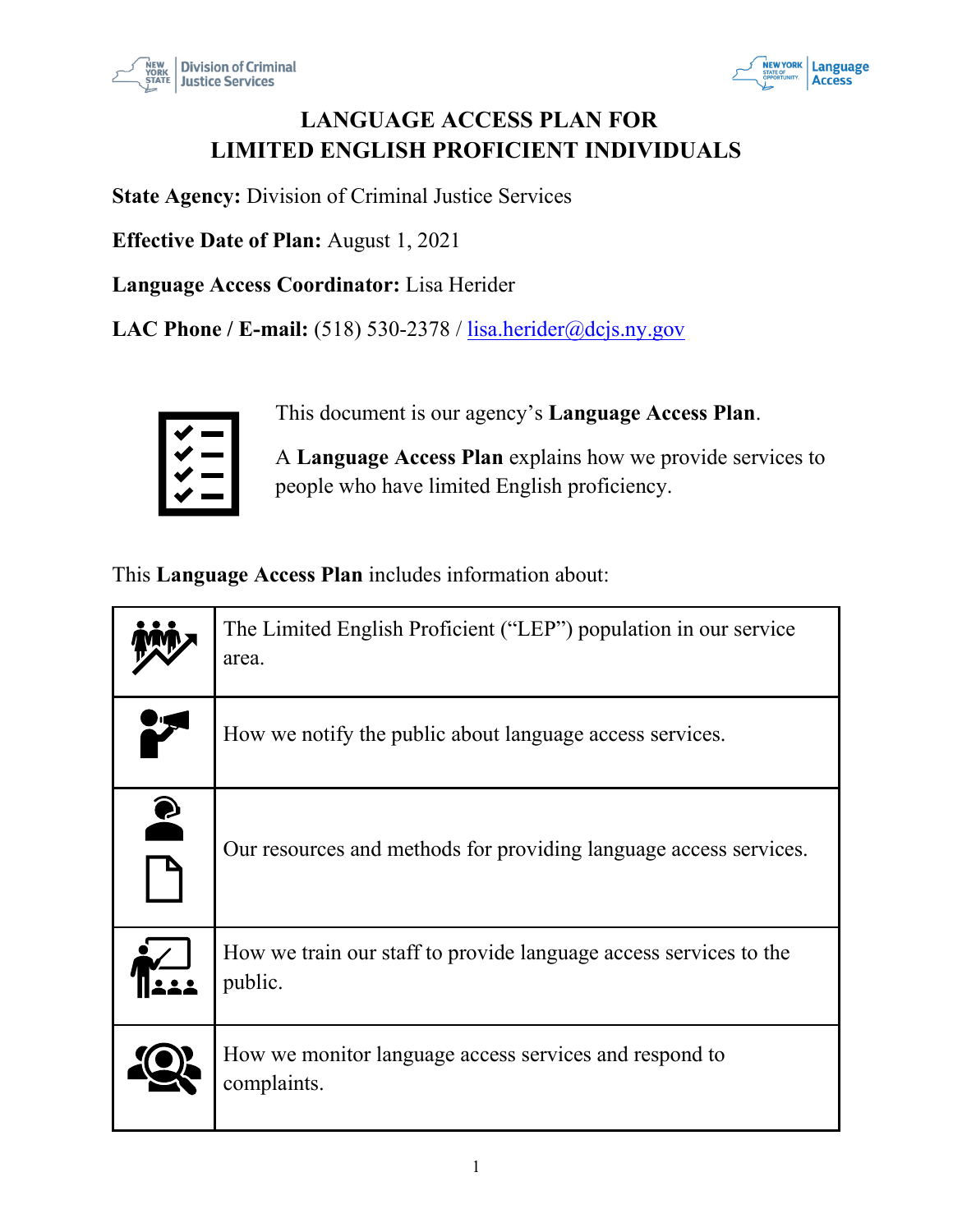



# **Table of Contents**

| PART 2 – The Limited English Proficient Population in Our Service Area4      |  |
|------------------------------------------------------------------------------|--|
| PART 3 – Public Outreach About the Availability of Language Access Services5 |  |
|                                                                              |  |
|                                                                              |  |
|                                                                              |  |
|                                                                              |  |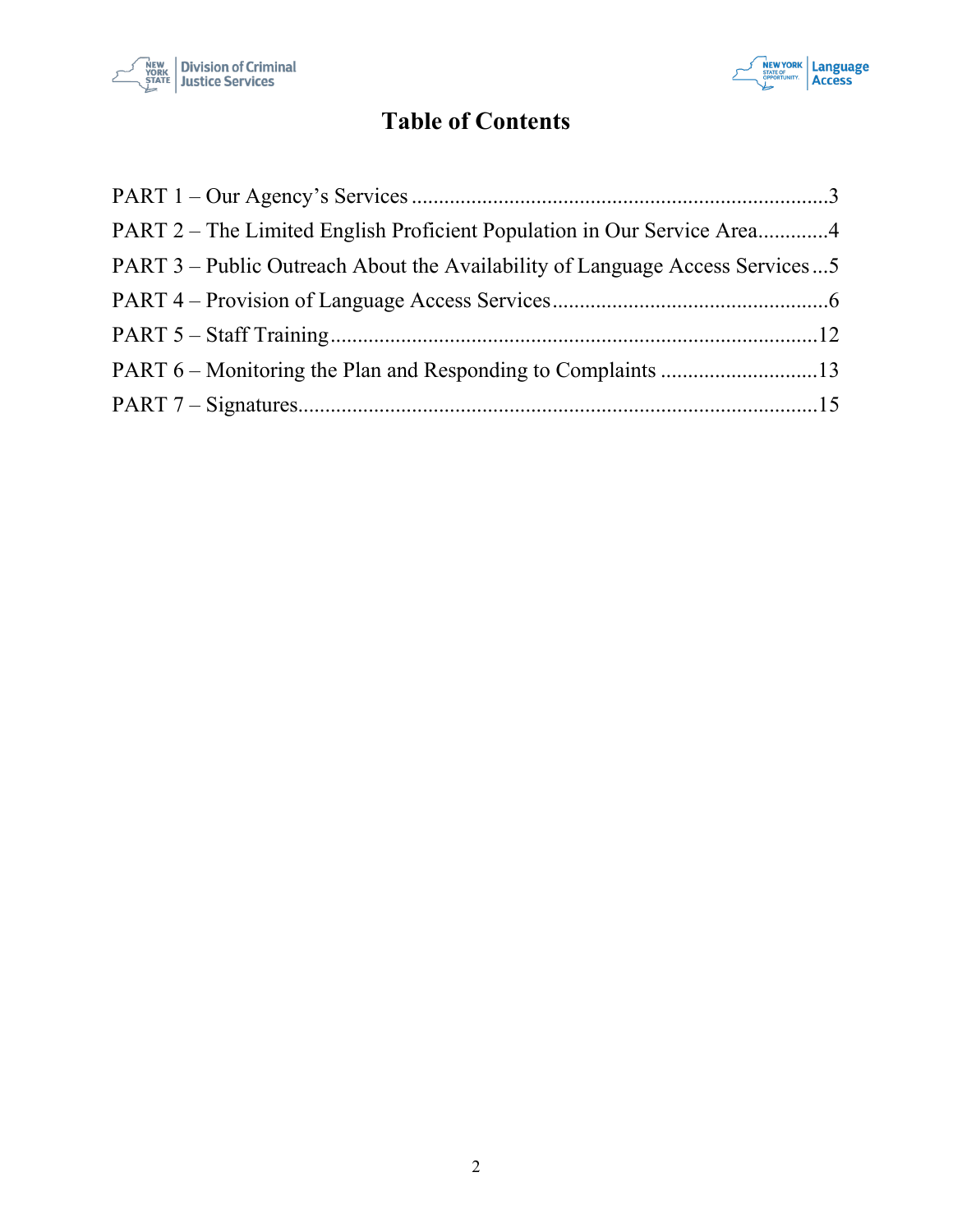



<span id="page-2-0"></span>

**We prepared this Language Access Plan ("Plan") to comply with Executive Order No. 26, as amended by Executive Order No. 26.1, which established New York's Statewide Language Access Policy. [1](#page-2-1) This Plan explains how we make sure that Limited English Proficient ("LEP") individuals have meaningful access to agency services, programs, and activities.**

**In this Plan, LEP individuals are understood as people who do not speak English as their primary language and who have a limited ability to read, speak, write, or understand English.** 

#### **Our agency's services to the public include:**

The New York State Division of Criminal Justice Services (DCJS) (www.criminaljustice.ny.gov) is a multi-function criminal justice support agency with a variety of responsibilities including law enforcement training; collection and analysis of statewide crime data; maintenance of criminal history information and fingerprint files; administrative oversight of the states DNA databank, in partnership with the New York State Police; funding and oversight of probation and community correction programs; administration of federal and state criminal justice funds; support of criminal justice-related agencies across the state; and administration of the state's Sex Offender Registry.

DCJS primarily supports criminal justice and law enforcement agencies across the state, but there are two program areas where DCJS interacts with the public: the New York State Sex Offender Registry and the Office of Criminal Justice Records. The agency provides information to the public by telephone, email and surface mail. It does not conduct in-person business with members of the public.

#### New York State Sex Offender Registry

DCJS is the agency responsible for administering the state's Sex Offender Registry, which is the centralized database containing information about sex offenders, including but not limited to residence address, risk level, and crime of conviction, that is available to the public. As of January 1, 2021, there were 42,320 offenders on the Registry; on average, approximately 155 offenders are added to the Registry each month.

Members of the public access the Registry in two ways: online (www.criminaljustice.ny.gov) and by calling a toll-free number (800-262-3257). The law that created the Registry details the

<span id="page-2-1"></span><sup>1</sup> For additional information about our agency's obligations to provide language access services, please visit: https://www.ny.gov/language-access-policy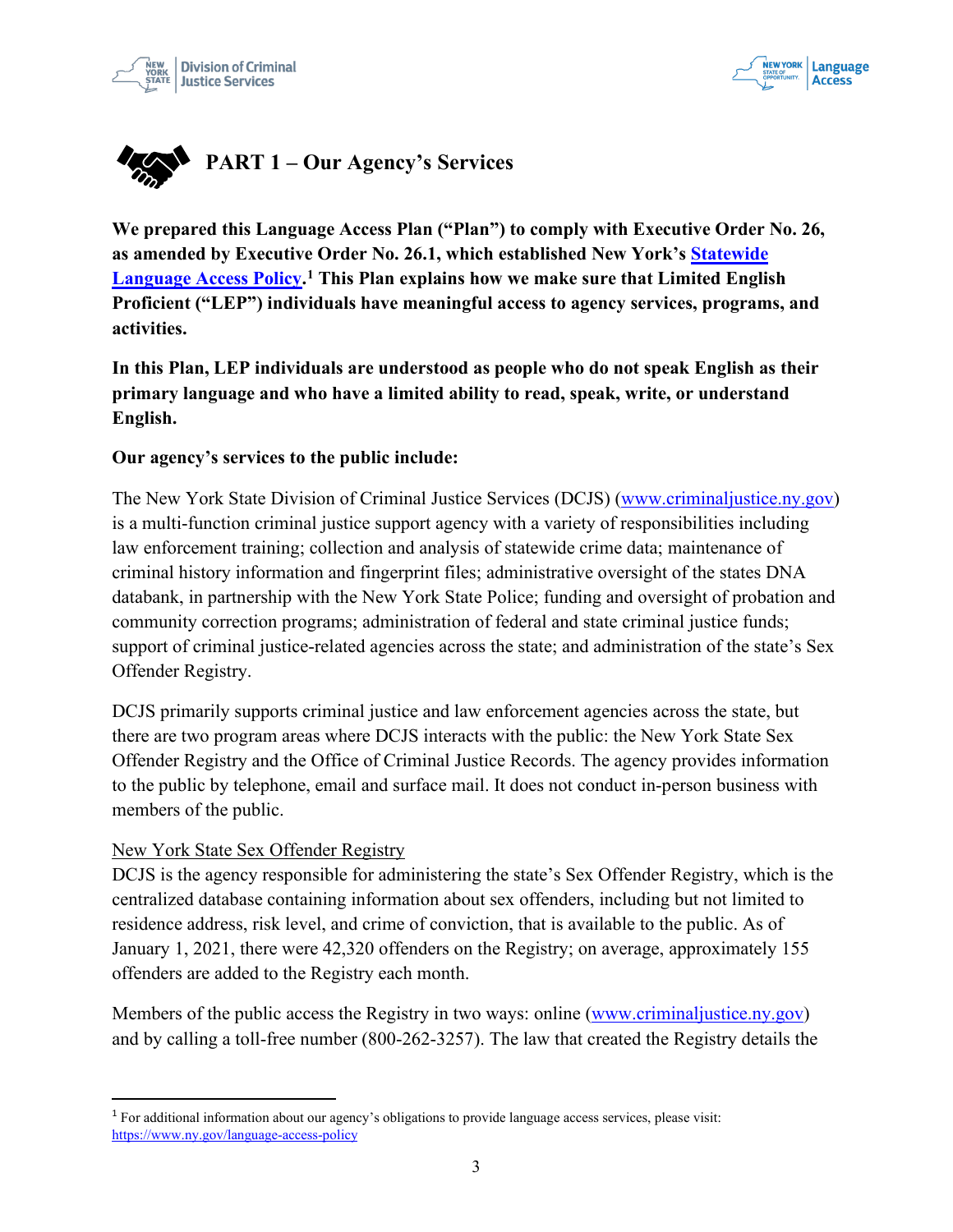



type of information the public can learn about a registered offender and whether that information is available online or via telephone.

LEP individuals who call the toll-free number for information about an offender are connected by Registry staff to interpretation services provided by contracted vendors so they can receive the information they seek in their primary language.

The Registry is compatible with mobile devices and includes an integrated a mapping functionality so all reported addresses, including residence, employment and place of higher education can be displayed. If an offender has multiple convictions that required him or her to register as a sex offender, the Registry lists all those convictions. This change means that the public will know if an offender has a history of sex offense convictions. In addition, the Registry notes when an offender's reported address cannot be verified with the U.S. Postal Service and has been referred to law enforcement for further investigation. It also includes a list of multiple residence and work addresses, if reported by offenders; it also includes multiple photos of offenders, when available.

Office of Criminal Justice Records Personal Record Review Program

The Office of Criminal Justice Records is responsible for overseeing criminal history information and other criminal justice records maintained by DCJS. The Office of Criminal Justice Records has contact with the public because individuals are permitted to request copies of their own criminal history records directly from DCJS. This is accomplished through the Personal Record Review Program.



# <span id="page-3-0"></span>**PART 2 – The Limited English Proficient Population in Our Service Area**

**Our agency uses U.S. Census data (including data from the American Community Survey) to determine the top ten languages most commonly spoken by LEP individuals in New York State.** 

**The estimated total number of LEP individuals in our service area is:** Approximately 2.5 million LEP individuals in New York State.

| # | Language | <b>Estimated Number of</b><br><b>LEP Speakers</b> |
|---|----------|---------------------------------------------------|
|   | Spanish  | 1,201,322                                         |
| 2 | Chinese  | 379,745                                           |
| 3 | Russian  | 119,380                                           |
|   | Yiddish  | 64,070                                            |

**The top ten languages spoken by LEP individuals in New York State are:**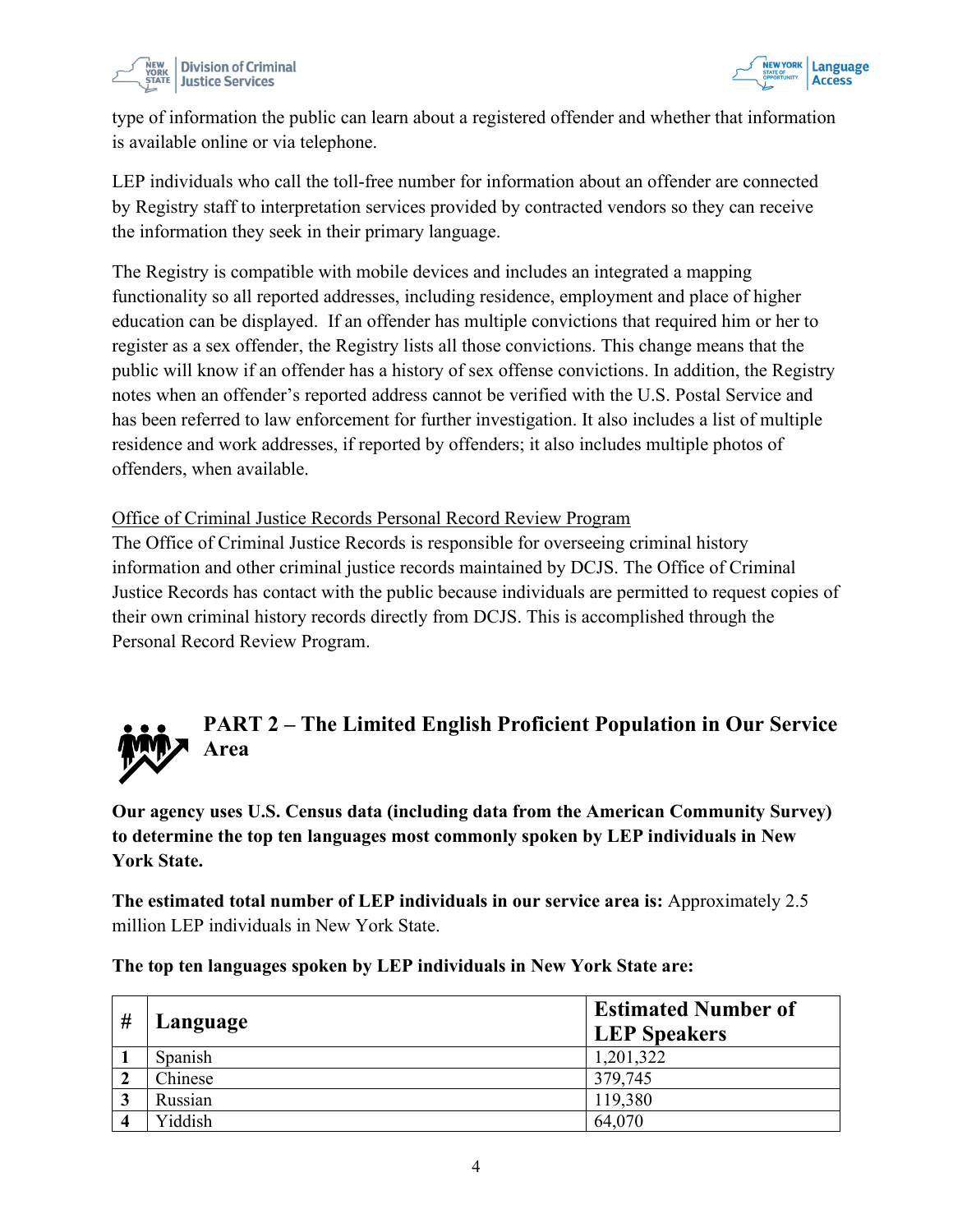



| 5            | Bengali        | 64,020 |
|--------------|----------------|--------|
| O            | Korean         | 55,506 |
| $\mathbf{r}$ | Haitian Creole | 54,746 |
| 8            | Italian        | 46,431 |
| 9            | Arabic         | 40,781 |
| 10           | Polish         | 34,840 |

Our agency will reassess the public's language needs at least every two years after the effective date of this Plan.

#### **Our agency tracks encounters with LEP individuals in the following ways:**

<span id="page-4-0"></span>All program areas that have direct contact with the public have access to our OGS approved vendor, which provides DCJS employees with the ability to assist callers with limited English proficiency. Calls are tracked by the OGS approved vendor through monthly reports.

From January 1, 2019, through January 1, 2021, the OGS approved vendor handled 296 calls requiring interpretation. 260 of those 296 calls (88%) were received by the Office of Criminal Justice Records (213 calls) and the Sex Offender Registry (47 calls). 287 of those 296 calls (97%) were made by Spanish-speaking individuals; the remaining individuals spoke Chinese (Mandarin).

The other 36 calls (12%) were received by the Justice Research & Performance, Program Development and Funding, Public Safety, and Legal Services. Spanish-speaking individuals made most of these calls, but individuals who spoke Chinese also placed calls.



# **PART 3 – Public Outreach About the Availability of Language Access Services**

**Our agency informs LEP individuals about their right to free language assistance services in the following ways, using at least the top ten languages shown in Part 2 of this Plan:** 

 $\boxtimes$  LEP individuals are directly informed by our staff

**In which ways?** DCJS employees use our OGS approved vendor to communicate with LEP individuals, both verbally over the phone, and in writing about free language services.

 $\Box$  Signs posted about language assistance services

 $\Box$  In areas operated by the agency and open to the public

 $\Box$  Other (describe)

 $\boxtimes$  Information is published on our agency's website in at least the top ten languages spoken by LEP individuals in New York State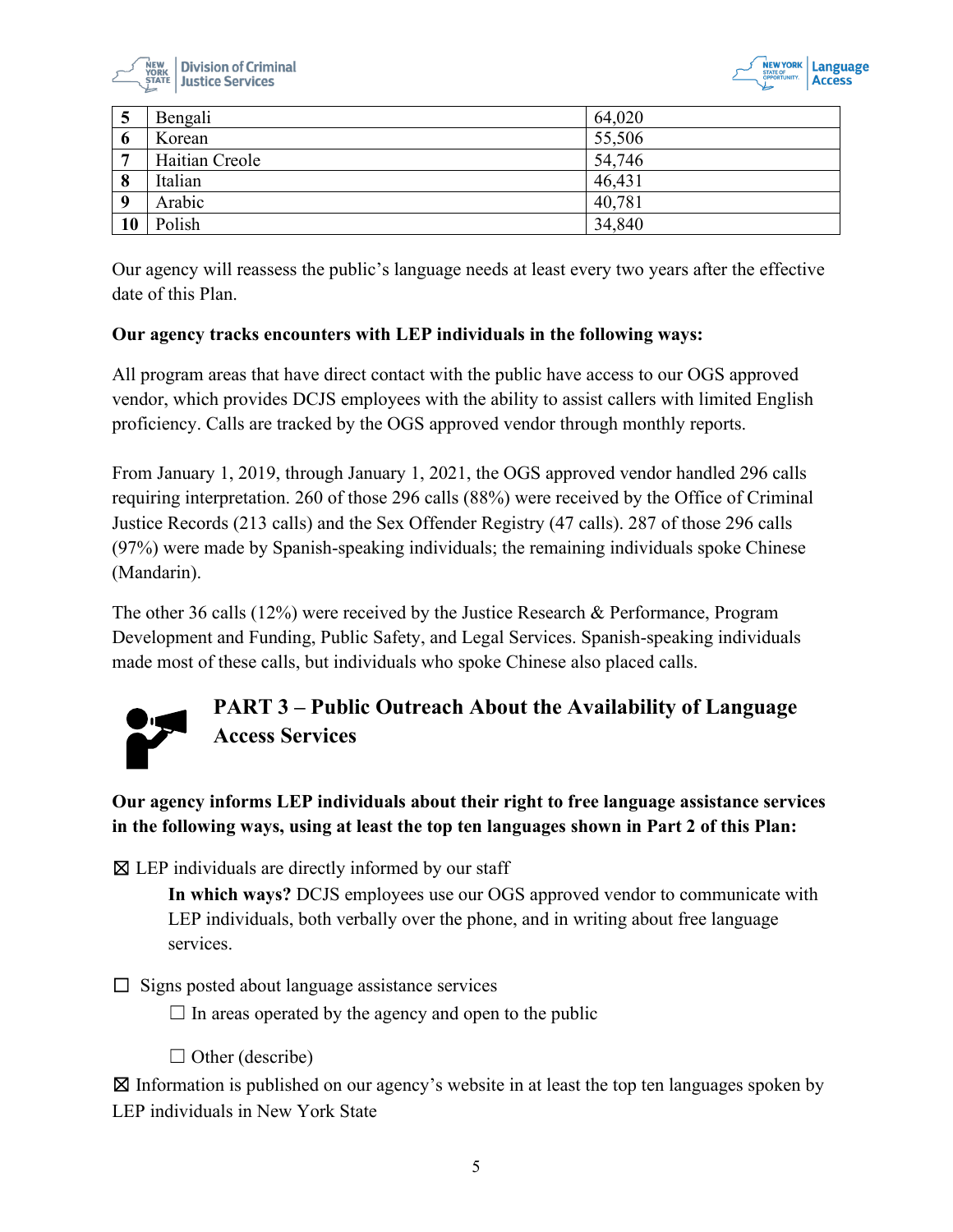



☐ Outreach and presentations at schools, faith-based groups, and other community organizations **What are the LEP populations targeted?**

 $\Box$  Local, non-English language media directed at LEP individuals in their languages **What are the LEP populations targeted?**

 $\square$  Social media posts directed at LEP individuals in their languages **What are the LEP populations targeted?**

☒ Telephonic voice menu providing information in non-English languages

**In which languages?** The agency's toll-free number includes recorded messages that inform about free interpreting services in the following languages: Spanish, Chinese, Russian, Haitian Creole, Bengali and Korean. Recordings for Yiddish, Italian, Polish and Arabic will be added not later than August 1, 2022.

☒ Other (describe)

The agency's website (www.criminaljustice.ny.gov) includes a link to Language Assistance in the universal "footer," which provides information about free language assistance services.

# <span id="page-5-0"></span>**PART 4 – Provision of Language Access Services**

**A. Determining the Need for Services**

**During** *in person* **encounters, our agency uses the following tools to determine whether an individual is LEP, and what their primary language is:** 

 $\Box$  "I Speak" posters or visual aids that provide information about free interpreting services in multiple languages

 $\Box$  Reception staff make those determinations based on training and experience

 $\Box$  Bilingual staff members, where available, assist in identifying LEP individual's language

☒ Other (describe) The work done by DCJS and the two offices that interact with LEP individuals does not lend itself to in-person contacts. All contact with the public is done either by telephone or through written correspondence.

**On** *telephone calls***, our agency uses the following tools to find out if an individual is LEP, and what their primary language is:** 

 $\Box$  Reception staff make those determinations based on training and experience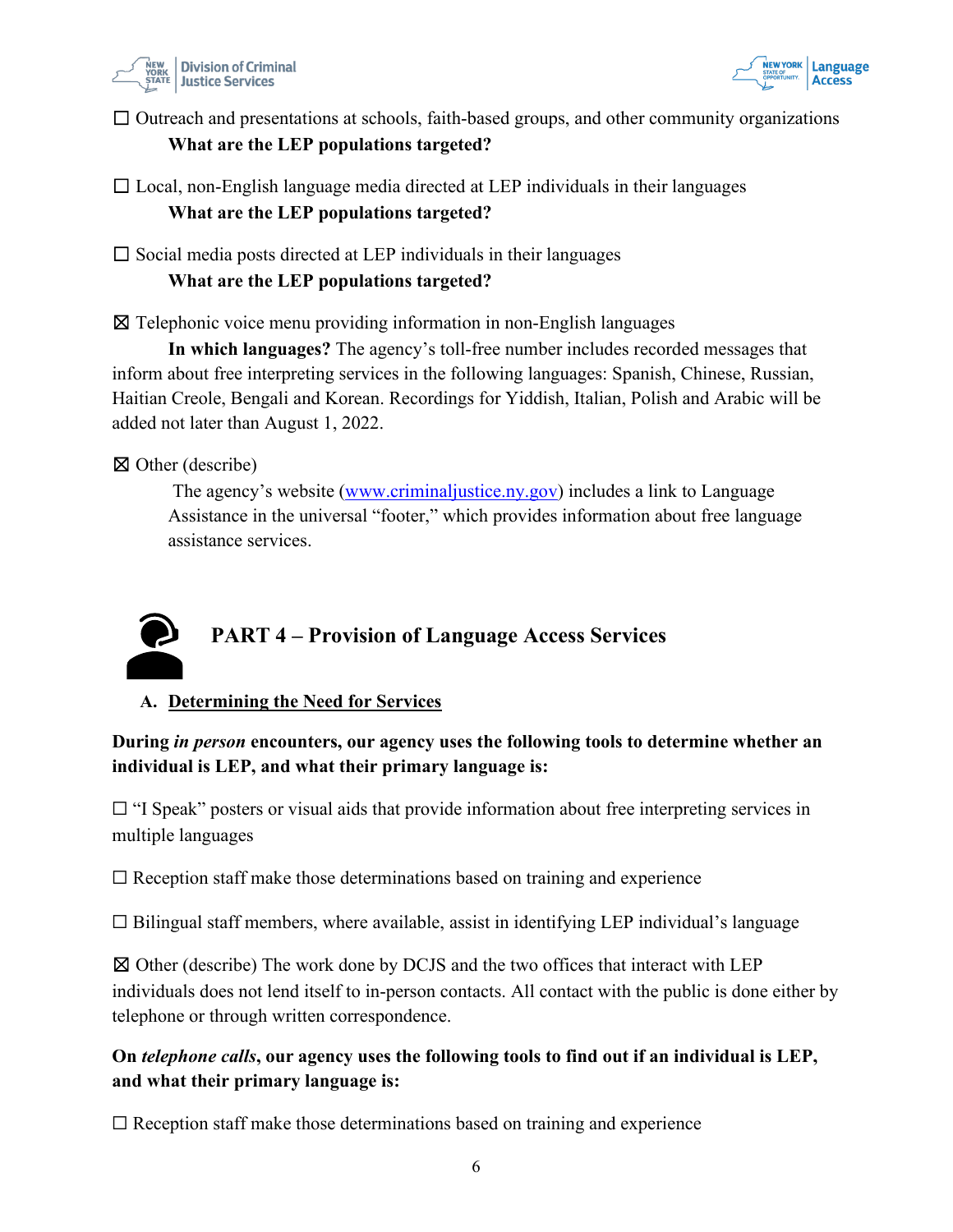



 $\Box$  Bilingual staff members, where available, assist in identifying an LEP individual's language

☒ Telephonic interpreting service

 $\Box$  Other (describe)

**Our agency's protocols for assessing whether an individual needs** *oral interpreting* **services in different service situations is as follows:** 

#### ☐ **During office in-person encounters**

☐ **At initial contact in the field**

☒ **When speaking on the telephone:** DCJS employees who receive calls from LEP individuals who need an interpreter use the conference call feature to contact our OGS approved vendor so the employees can work with the interpreter to determine what the caller needs and how to assist him or her.

#### ☐ **For pre-planned appointments with LEP individuals:**

☒ **Other (describe):** The work done by DCJS and the two offices that interact with LEP individuals does not lend itself to in-person contacts. All contact with the public is done either by telephone or through written correspondence.

# **Our agency records and maintains documentation of each LEP individual's language assistance needs as follows:**

All documentation related to translation and interpretation, frequency of use, type of language assistance services provided, and cost is maintained and can be compiled upon request by our OGS approved vendor. In addition, the Public Information Office, which includes the agency's Language Access Coordinator, maintains a list of translation requests it processes for the agency. Excluding the translation of vital documents (detailed list is included in Part 4, Section C), in 2019‒2021, the agency translated 12 documents upon request, 11 of those requests from the Office of Criminal Justice Records, and one from the Office of Probation and Correctional Alternatives.

### **B. Oral Interpreting Services**

#### **Our agency has made the following resources available for oral interpreting requests:**

 $\Box$  Bilingual staff members who work directly with LEP individuals

#### **Number of staff and languages spoken:**

 $\Box$  Bilingual staff members who provide oral interpreting services on a volunteer basis **Number of staff and languages spoken:**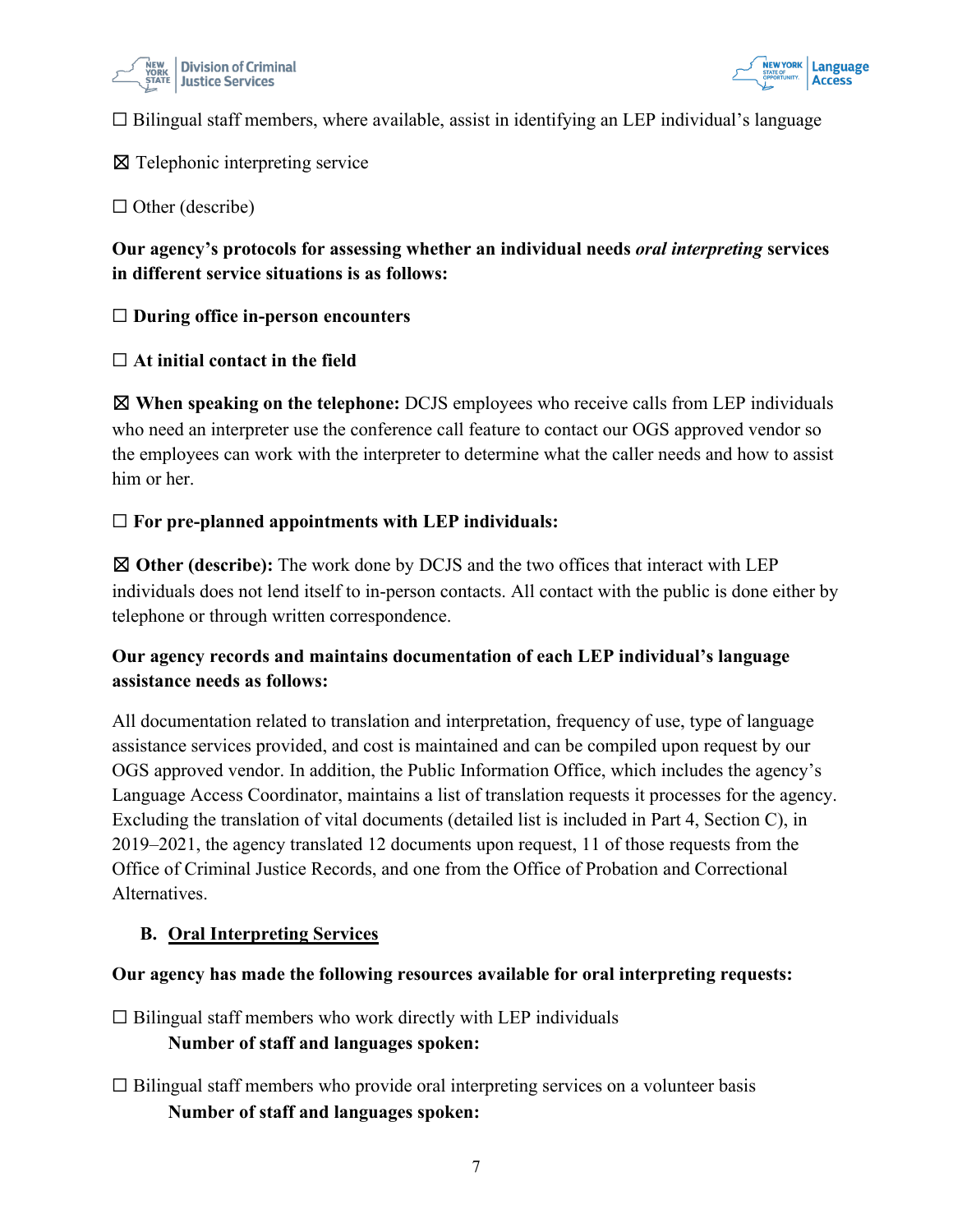



### ☒ Telephonic interpreting service

**Number of staff and languages spoken:** DCJS employees who receive calls from LEP individuals who need an interpreter use the conference call feature to contact our OGS approved vendor so the employees can work with the interpreter to determine what the caller needs and how to assist him or her.

 $\Box$  Contracts or other arrangements with school and community organizations

#### **Number of staff and languages spoken:**

☐ Other (Describe)

**Our agency protocols for informing LEP individuals that free interpreting services will be provided and that they do not need to provide their own interpreters is as follows:** 

☐ **During office in-person encounters**

### ☐ **At initial contact in the field**

☒ **When speaking on the telephone:** DCJS employees who receive calls from LEP individuals who need an interpreter use the conference call feature to contact our OGS approved vendor so the employees can work with the interpreter to determine what the caller needs and how to assist him or her.

### ☐ **For pre-planned appointments with LEP individuals:**

☒ **Other (describe):** The nature of work done at DCJS does not lend itself to in-person contact with the public.

### **Our agency's protocols for obtaining interpreting services in a timely manner is as follows:**

Our account with the OGS approved vendor ensures that DCJS has access to interpreters in a timely manner. Employees have been trained and know how to access the services when needed.

# **If an LEP individual insists on using a family member, friend, or other person as an interpreter, our protocols for deciding whether to accept or decline such an arrangement is as follows:**

LEP individuals that come into contact with our agency will be informed of the availability of free interpreting services. Generally, an LEP individual may not use a family member, friend, or a minor as an interpreter. However, **during emergencies** an LEP individual will be permitted to use a minor, a family member or friend as an interpreter.

Where an LEP individual is engaged in official business with the agency, the agency will provide an independent interpreter at all times. An LEP individual will not be permitted to use an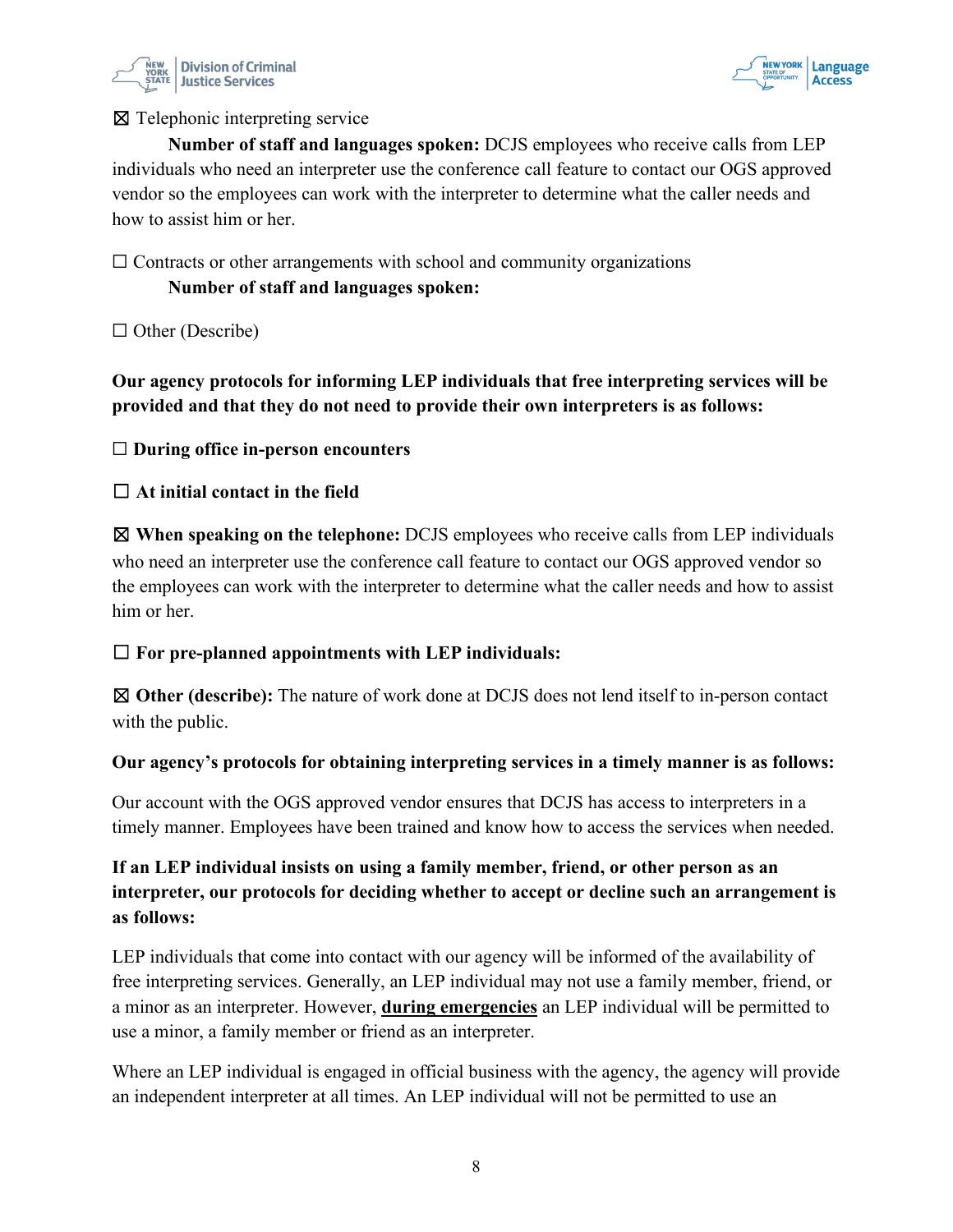



independent interpreter of his or her choosing when filling out applications or when involved in other legal matters.

# **Our agency provides information to all staff members who have contact with the public about how to obtain oral interpreting services. Our protocol in this regard is as follows:**

All staff who interact with the public via telephone are required to take a mandated web training annually on language access to ensure proficiency in obtaining interpreting services when needed. Through this training, DCJS employees have been informed of the mandates of Executive Order No. 26 and the obligations to provide meaningful access of information and services to LEP individuals and to be familiar with the agency's plan, policy and procedure for working with LEP individuals. Refresher and new staff training will be given as needed.

LEP individuals who call the DCJS Personal Record Review Program are connected by office staff to interpretation services through our contracted vendor so they can receive the information they seek in their native language.

Members of the public can access information about registered sex offenders on the agency's website (www.criminaljustice.ny.gov) and a toll-free number (800-262-3257). Website language translation instructions are provided in the top 10 languages for all website content, including information about registered sex offenders, and interpretation services for individuals who call the Registry is provided through our contracted vendor.

# **The agency's Language Access Coordinator ("LAC") maintains a list of oral interpreting resources that are available to staff. This resource list includes:**

- ☒ Names and contact information for all resources
- $\Box$  Names and locations of staff members who are available to act as interpreters or provide services directly in an LEP individual's primary language
- $\boxtimes$  Languages in which each interpreter or service is qualified
- ☒ Procedures for accessing each interpreter or service

# **Our agency records and maintains documentation of oral interpreting services provided to LEP individuals at each encounter. Our protocol in this regard is as follows:**

The services provided by our contracted vendor include documents detailing frequency of use, languages spoken, and costs associated with service.

### **Cultural Competence and Confidentiality**

**Our agency makes sure interpreters are culturally competent[2](#page-8-0) in the following ways:** 

<span id="page-8-0"></span><sup>2</sup> Cultural Competence is defined as *a set of congruent behaviors, attitudes, and policies that come together in a system or agency or among professionals that enables effective interactions in a cross-cultural framework.* U.S. Department of Health and Human Services, Office of Minority Health. 2000. Assuring Cultural Competence in Health Care: Recommendations for National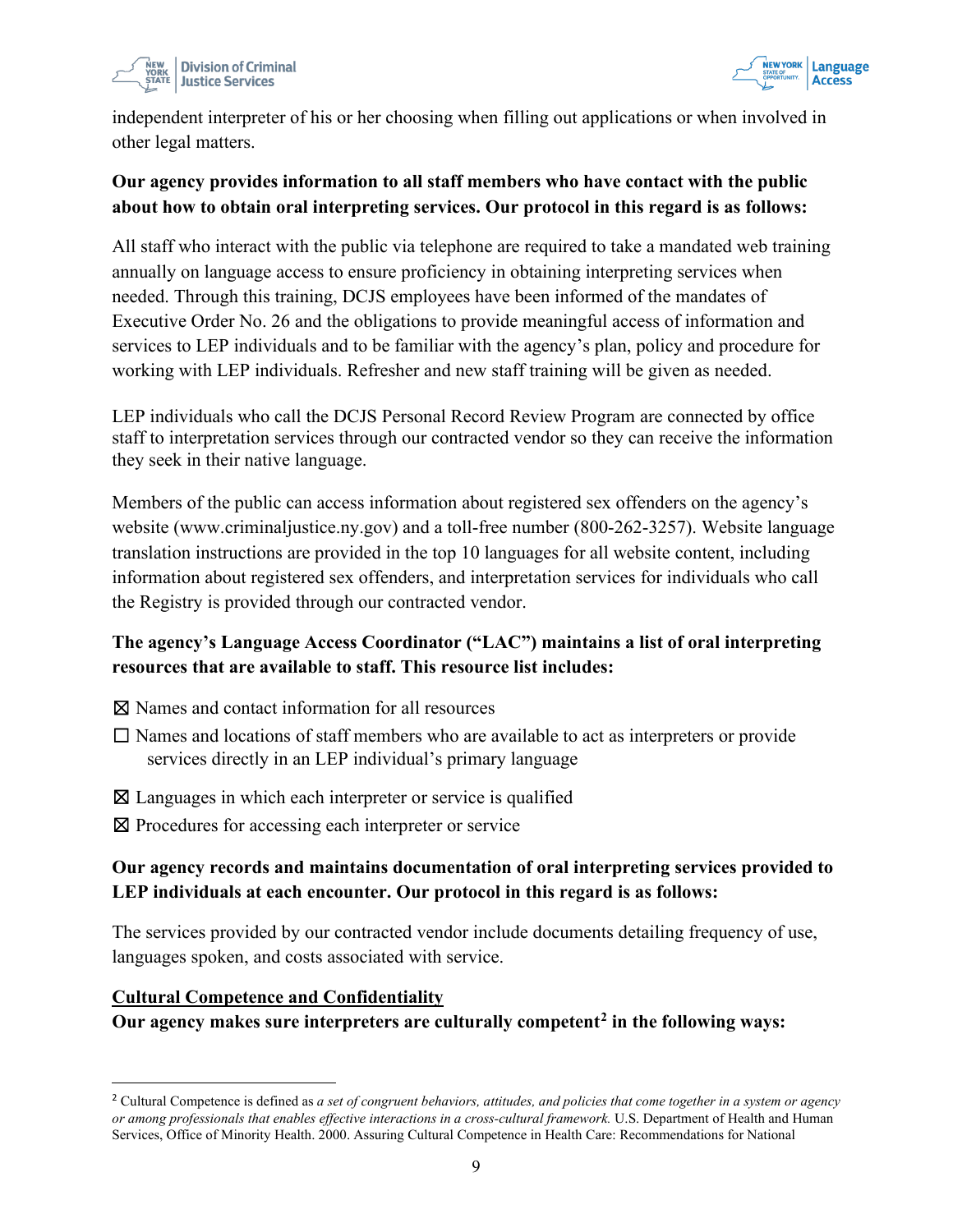

When DCJS utilizes independent interpreting services, that vendor will implement quality assurance standards to guarantee that its interpreters are trained and are linguistically and culturally competent.

# **Our agency makes sure interpreters follow state and federal confidentiality protocols in the following ways:**

Appropriate confidentiality clauses are included in the contract with the vendor. Our OGS approved vendor has a grievance procedure we can engage in if staff determines that any interpreter was not performing in a satisfactory way. Furthermore, all independent interpreters will enforce standards of confidentiality in accordance with New York State Law.

All employees who interact directly with the public are trained on the appropriate procedure to ensure that interpreting services are provided in a timely manner. The training also addresses the importance of confidentiality.

# **C. Translations of Documents**

**At least every two years after the effective date of this Plan, our agency determines and reassesses vital documents (including website content) that must be translated. This process is accomplished in the following ways:**

The LAC, who is the assistant to the director of public information for the agency, works with any relevant staff to determine any new or existing vital documents in need of translation.

# **Our agency's process for making sure documents are written in plain languag[e3](#page-9-0) before they are translated into other languages is as follows:**

The support from management is critical in ensuring that plain language is used, not only in translated documents, but in all communication intended for public information, services and benefits. DCJS's Executive Deputy Commissioner is fully committed to ensuring successful implementation of all components of Executive Order No. 26. Deputies, managers, supervisors and staff have been made aware that under the Executive Order, plain language is a requirement. All materials intended for dissemination to the public, specifically where services and benefits are concerned, shall meet the plain language requirement. The plain language requirement benefits all of us by ensuring that the public is familiar with DCJS's mission.

Prior to translation of documents, the Language Access Coordinator will be consulted and advised of the intended audience. This will set forth the process of evaluating the level in which the translation shall be made; the first rule in translation is to know your intended audience. The audience's level of understanding will be taken into account and communicated to the vendor in

Standards and an Outcomes-Focused Research Agenda. Extracted from:

https://minorityhealth.hhs.gov/Assets/pdf/checked/Assuring\_Cultural\_Competence\_in\_Health\_Care-1999.pdf

<span id="page-9-0"></span><sup>&</sup>lt;sup>3</sup> The Plain Writing Act of 2010 defines plain language as writing that is clear, concise, well-organized, and follows other best practices appropriate to the subject or field and intended audience. Extracted from: https://www.govinfo.gov/app/details/PLAW-111publ274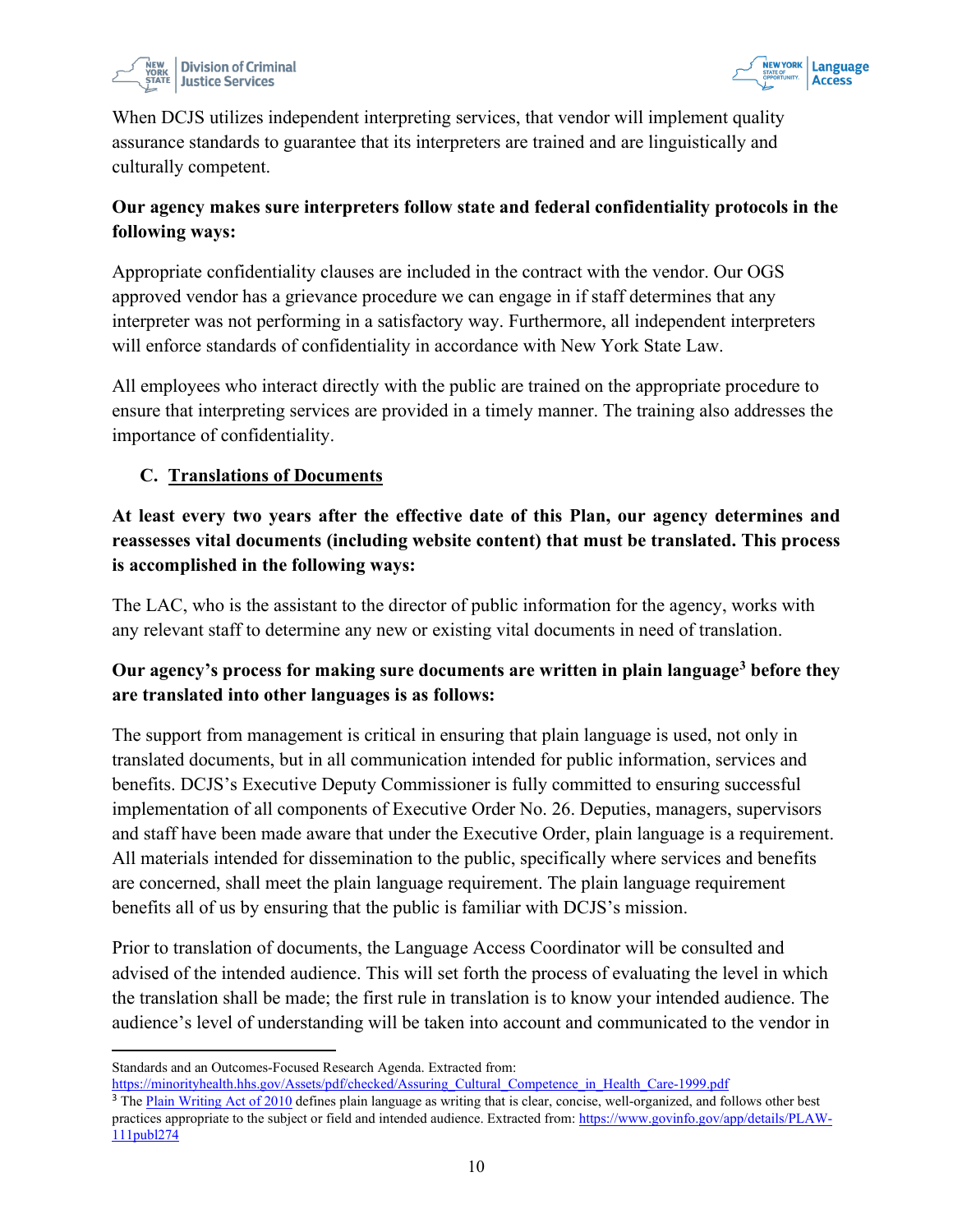



order to make sure that documents are translated in plain language and are appropriate for the intended audience.

#### **Our agency has the following resources available for translation of documents:**

 $\boxtimes$  Contracts with vendors for translation services

**Names of vendors/languages:** Any vendor under the OGS Statewide Administrative Services Contract.

 $\Box$  Contracts or other arrangements with schools and community organizations

#### **Names of schools/organizations and languages:**

 $\Box$  Translation of documents by bilingual staff members

 $\Box$  Other (describe)

## **The agency's Language Access Coordinator ("LAC") maintains a list of translation resources that are available to staff. This resource list includes:**

☒ Names and contact information for all resources

 $\Box$  Names and locations of staff members who are available to provide translations of documents

 $\boxtimes$  Languages in which each translation service is qualified

☒ Procedures for accessing each translation service

### **Our agency translates documents that LEP individuals submit in their primary languages in a timely manner. Our protocol in this regard is as follows:**

Any documents in need of translation will be sent directly to our OGS approved vendor for translation by the LAC. *Your HR Connection* newsletter informs staff of the LAC.

DCJS uses a contracted vendor to translate documents received by the state's Sex Offender Registry as needed. All correspondence mailed to individuals required by law to register as sex offenders includes the "New York State Notice of Important Document."

**The following non-exhaustive list of documents are currently translated by our agency into Arabic, Bengali, Chinese, Haitian Creole, Italian, Korean, Polish, Spanish, Russian, and Yiddish:** 

| Form #    | <b>Name</b>                                           |
|-----------|-------------------------------------------------------|
| Form 3284 | 1. Criminal History Record Challenge Form             |
| Form 535  | 2. Criminal History Record Challenge Form for Inmates |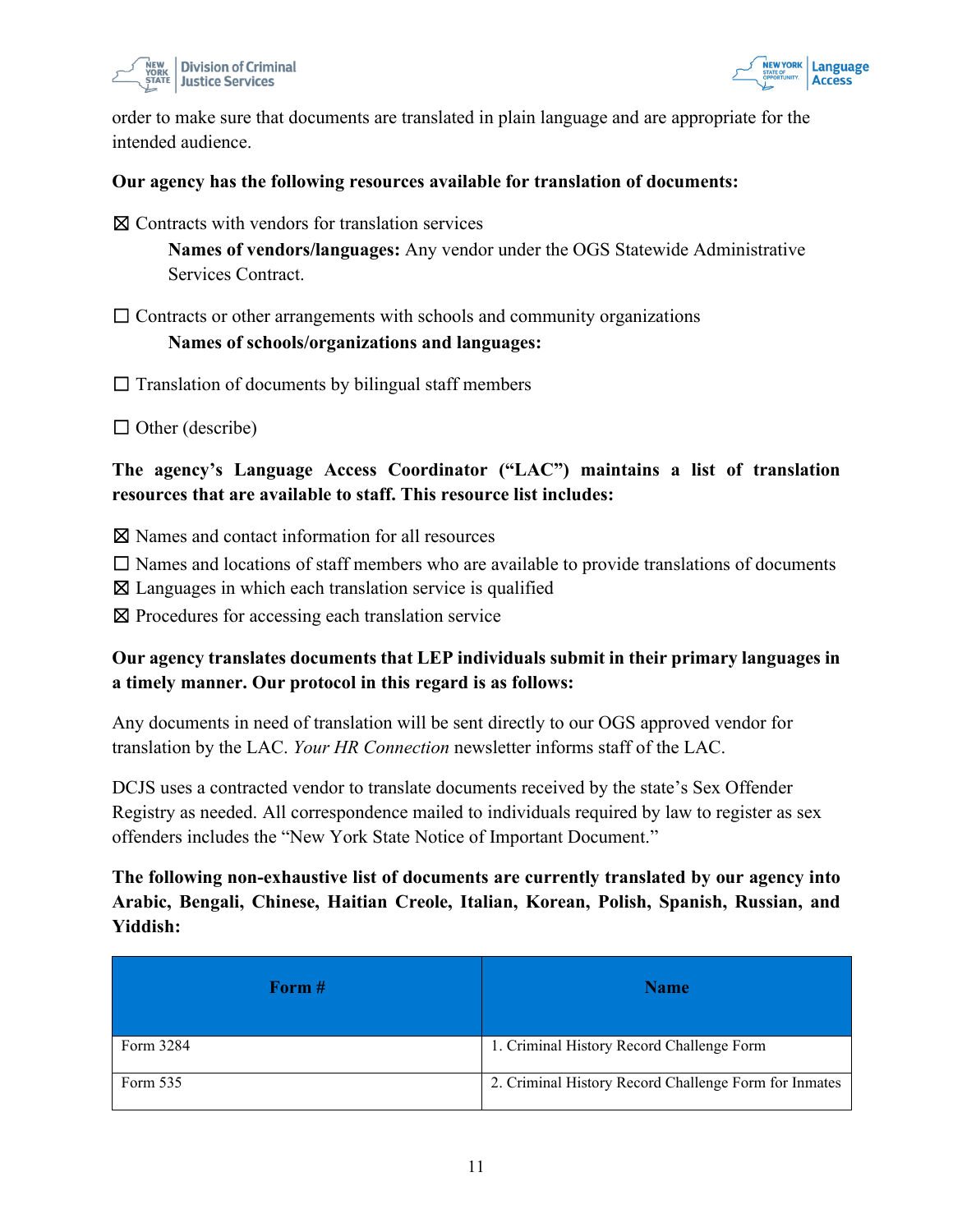



|                                                      | 3. Risk Assessment Guidelines and Commentary      |
|------------------------------------------------------|---------------------------------------------------|
|                                                      | 4. Risk Assessment Instrument                     |
|                                                      | 5. Department of Corrections and Community        |
|                                                      | Supervision Registration Review Notification      |
| Documents 3-9 pertain to the New York State Board of |                                                   |
| Examiners of Sex Offenders                           | 6. Local Registration Review Notification         |
|                                                      |                                                   |
|                                                      | 7. Out-of-State Registration Review Notification  |
|                                                      | 8. Designation Form                               |
|                                                      | 9. Out-of-State No Registration Requirement       |
| Document 10 pertains to the New York State Domestic  | 10. Victim's Rights Notice for the New York State |
| Incident Report                                      | Domestic Incident Report                          |

Documents identified for translation after the signing of this Plan and before the 2-year reassessment will be translated in a timely manner.

# **The process for ensuring that translations are accurate and incorporate commonly used words is as follows:**

<span id="page-11-0"></span>DCJS, through its vendor (where applicable), will ensure that proofing/editing for correctness and cultural sensitivity are a component of the translation services provided by any vendor under OGS contract as part of the publication process. DCJS will also ensure that plain language is used in materials produced before translation to ensure information is accessible to a range of literacy levels.



# **PART 5 – Staff Training**

**The person in the agency who is responsible for training staff in language access services is:** The agency's training director, in partnership with the LAC as well as management of the Sex Offender Registry, Office of Criminal Justice Records, and every other office at DCJS.

# **The staff training includes the following components:**

 $\boxtimes$  The agency's legal obligations to provide language access services

- ☒ The agency's resources for providing language access services
- ⊠ How to access and work with interpreters
- ☒ Cultural competence and cultural sensitivity
- $\boxtimes$  How to obtain translation services
- ☒ Maintaining records of language access services provided to LEP individuals

### **The methods and frequency of training are as follows:**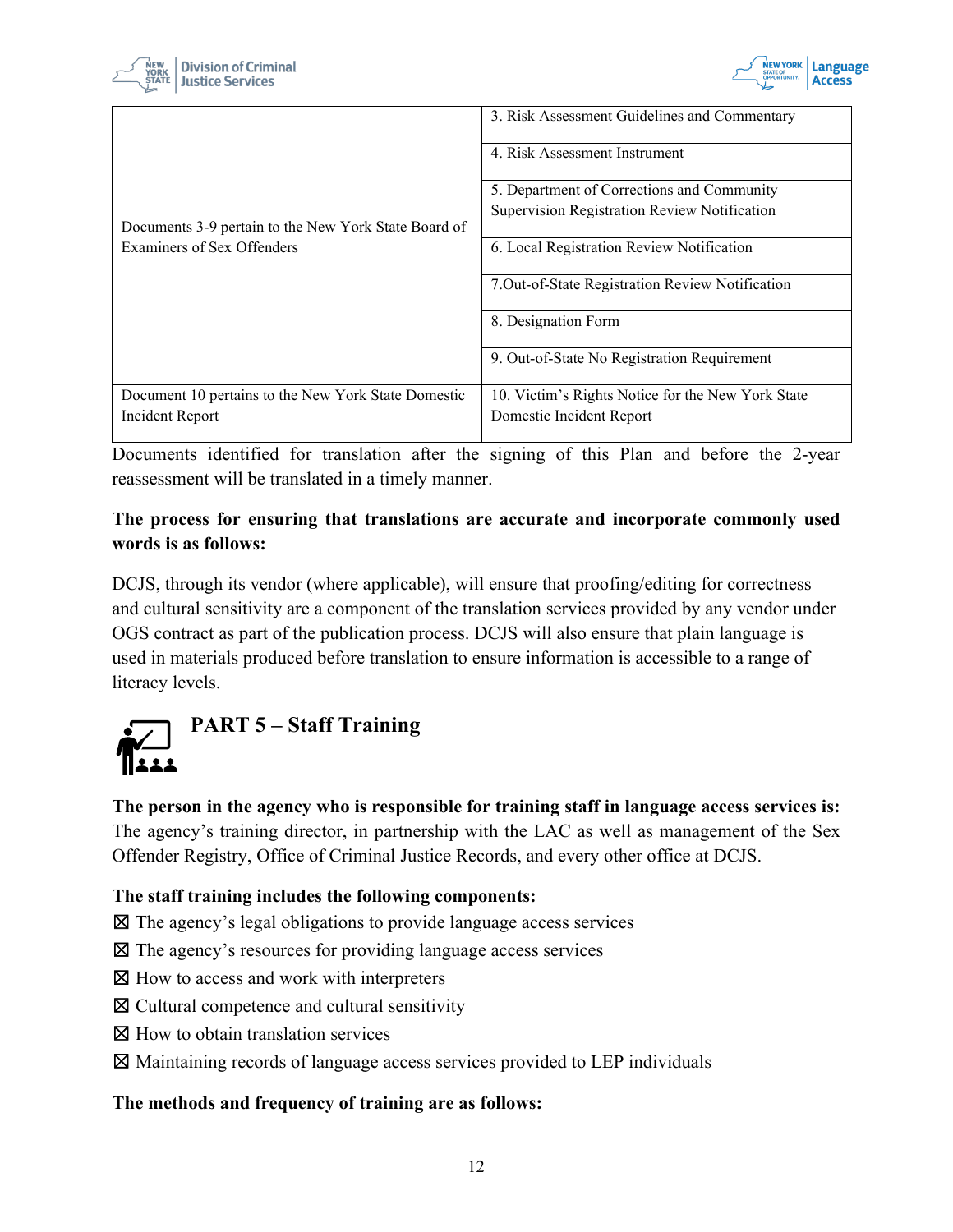

<span id="page-12-0"></span>At minimum, all staff that interact with the public are required to take the Governor's Office of Employee Relations mandatory language access training to advise them of the legal mandate of Executive Order No. 26, the procedure and training on utilizing the vendor, cultural competence in their interaction with LEP individuals and other resources available to them. Training clearly outlines procedures for when and how to call upon an interpreter and the criteria to have documents translated. The training also focuses on the prohibition of utilizing family members, children, and the potential for ethical implications. The training is provided annually, specifically to staff that interface with the public. Refresher and new staff training will be given as needed.

The agency's training director, who works in Human Resources Management, works with appropriate agency staff to identify individuals who are required to take the training.

# **PART 6 – Monitoring the Plan and Responding to Complaints**

# **A. Monitoring**

# **Our agency's Language Access Coordinator ("LAC") will monitor implementation of the Plan to make sure we are in compliance. Our protocols in this regard are as follows:**

The Director of the Sex Offender Registry and Director of the Office of Criminal Justice Records report directly to the DCJS Executive Deputy Commissioner and they work with the Language Access Coordinator to ensure compliance and monitoring within their bureaus. These unit heads are responsible for monitoring and implementing the Language Access Plan in their respective bureaus and to ensure compliance with the Executive Order. The Executive Deputy Commissioner has clearly articulated the commitment to ensure that Limited English Proficient clients are served in the same manner as the English-speaking clients. The full assessment of costs will occur on an annual basis.

# **B. Complaints**

**We provide information to the public in at least the top ten most commonly spoken non-English languages in the state, advising members of the public of their right to file a complaint if they feel that they have not been provided adequate language access services or have been denied access to services because of their limited English proficiency. We do not retaliate or take other adverse action because an individual has filed a language access complaint.** 

# **We display information on the right to file a complaint, and the procedures for filing a complaint, in the following manner:**

On the DCJS website, the standardized complaint form is posted in the top ten languages (Arabic, Bengali, Chinese, Haitian Creole, Italian, Korean, Polish, Russian, Spanish, and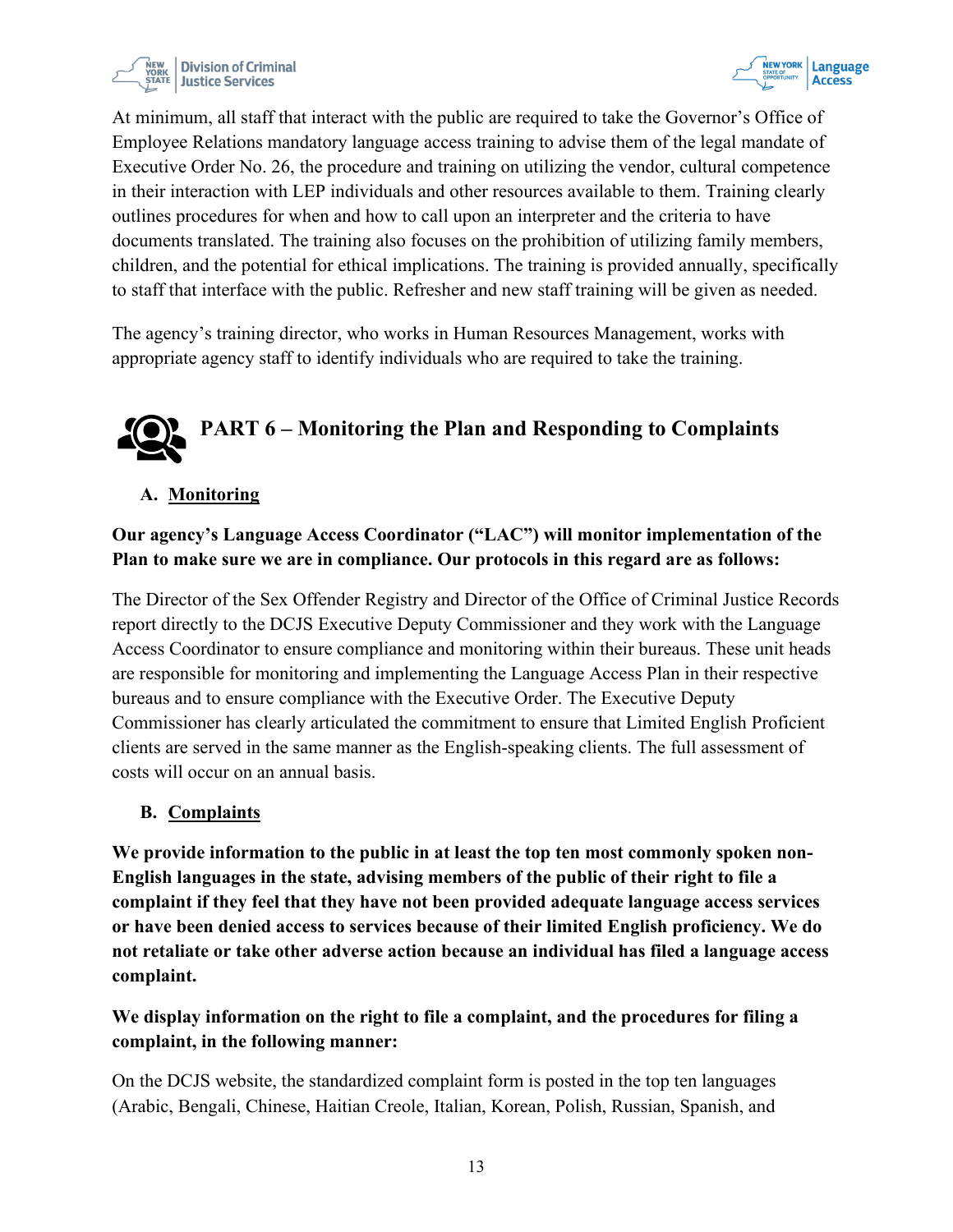

<span id="page-13-0"></span>

Yiddish) along with a statement that informs the public of their right to file a complaint. The complaint form is also available for online submission through our website.

Individuals have the right to fully participate in programs regardless of race, color, national origin, sex, religion or disability.

# **We handle complaints made to the agency regarding the provision of language assistance services in the following manner:**

The agency will utilize the standard discrimination grievance policy and procedure to address complaints. The Language Access Coordinator, in consultation with the Office of Legal Services, reviews all complaints within 15 business days of receipt and acknowledges receipt and informs the complainant that appropriate action will be taken.

All complaints must be forwarded to the Statewide Language Access Coordinator.